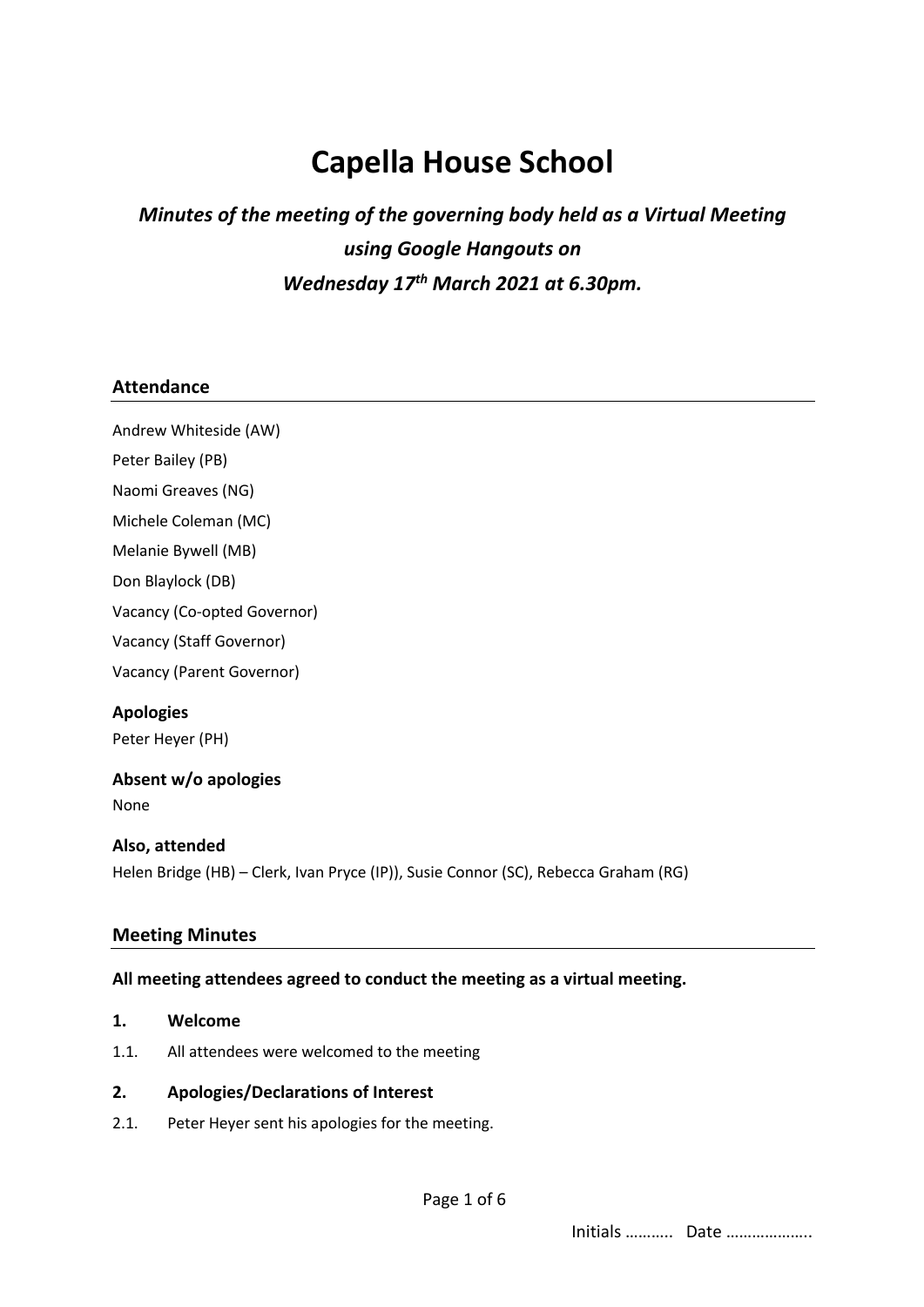- 2.2. Governors were asked to declare any interests relating to any item of the agenda for this meeting. None were declared.
- 2.3. The AAT Register of Interests had been circulated in advance of the meeting (Attached at A). Any amendments to this were noted and will be reflected on the register.

# **3. Approval of Minutes/Actions Arising from the Meeting held on Wednesday 2nd December 2020**

- 3.1. There were no changes to the minutes of the GB meeting held on the  $2^{nd}$ December 2020 - they were agreed as a true and accurate record of the meeting and were signed by the chair.
- 3.2. 2.3/3.3/3.7– Actioned.
- 3.3. 3.8 The chair noted that he has received completed governor self-evaluation forms and he will summarise and use the information to create a Governing Body Development Plan – carried forward.

- 3.4. 8.4/8.5 Head recruitment ongoing.
- 3.5. 8.6 Actioned.
- 3.6. 10.3/12.1/13.4 Actioned.
- 3.7. 13.2 Governors undertook to send a photo to the Head for the governor board in school – carried forward.

**Action ALL**

## **4. Chair's Update**

- 4.1. The Directors Review Report 8<sup>th</sup> February 2021 was circulated in advance of the meeting (Attached at B).
- 4.2. The chair noted that there are 3 main areas of focus for the school –

Improvement - The chair noted that the school had a SIP visit today. He noted that improvements are progressing well.

Development  $-2$  main areas of development were agreed at the Governor strategy meeting – KS4 and the Primary site. MB/MC are lead governors on these 2 areas.

Recruitment – the first round of headteacher recruitment did not generate any suitable candidates. A second round of recruitment will be a key focus for the next 2 months.

# **5. Headteacher Report**

5.1. The head's report to governors Spring 2021 was circulated in advance of the meeting (Attached at C).

Page 2 of 6

**Action: HB**

**Action: AW**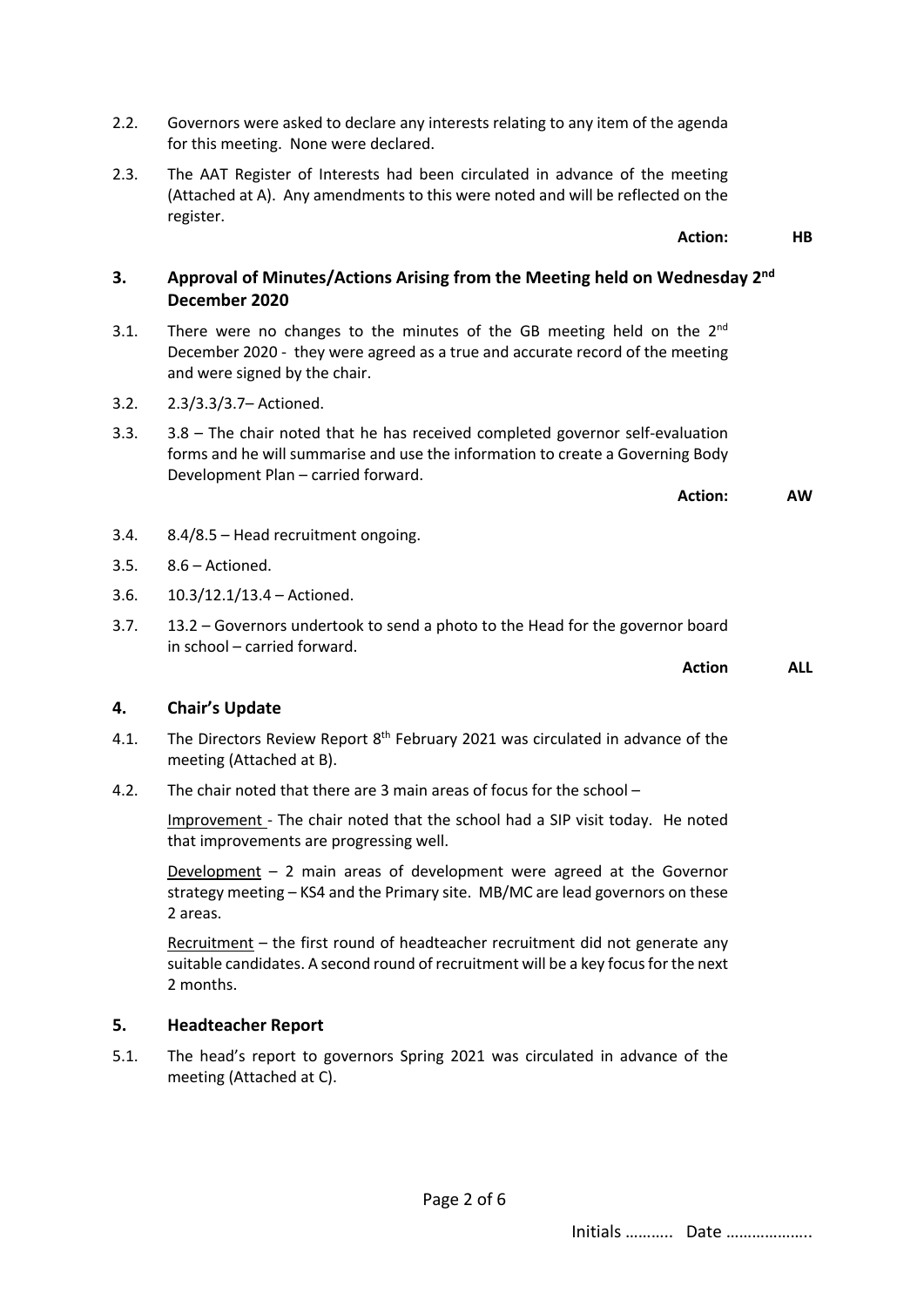5.2. The head noted that week 2 of all pupils being back at school has been more challenging than week 1. Attendance figures have been very good since lockdown.

# *5.3. Q: What is the update on pupil numbers for the 2021/2022 academic year?*

The head noted that school will be full for year 7. A further 4 pupils have been identified for the year 5/6 class. The head noted that there has been a lot of interest from parents. AfC have verbally committed to running a year 5/6 primary class whilst acknowledging the fact that pupil numbers are not definite. The head noted that prospective parents can be anxious about a new special school that does not have a track record. AfC are confident that the primary provision will be full.

- 5.4. The head noted that the job specification for the primary head is being finalised with a view to advertising wc 22<sup>nd</sup> March 2021.
- 5.5. The head noted that there has been a lot of interest from parents about pupils transferring across to the primary site before the end of year 6.
- 5.6. A potential candidate for the secondary head is to visit the school wc.  $22^{nd}$  March.
- 5.7. Governors noted that the profile of the school is being raised more by AfC and there has been subsequent interest from parents.

# *5.8. Q: What staff are being recruited for the primary centre?*

The head noted that a primary head (who will have a teaching commitment) and a HLTA are being recruited.

5.9. Governors noted the difficulty in parents being able to get to know the school during the pandemic as they can't visit during the school day. The head noted that currently visitors arrive 10 minutes before the end of the school day to observe pupils leaving and then they enter the school to meet staff.

# *5.10. Q: How is staff morale?*

The head noted that staff are tired but very supportive of each other. Staff feel they are supported by the trust. Staff have felt valued to have been able to receive the covid vaccine early.

# **6. Safeguarding Update**

- 6.1. The safeguarding link governor commended the work of the school DSL and she noted that many outstanding actions from the safeguarding audit have been completed. The school website is up to date.
- 6.2. The school DSL organised an E-Safety training evening and there had been a 10% attendance from parents which was positive bearing in mind the size of the parent body. Follow up documentation has been distributed to those that couldn't attend.
- 6.3. The trust safeguarding lead is completing a trust safeguarding audit.
- 6.4. The specifics of child protection figures and exclusions have been incorporated into the head's report.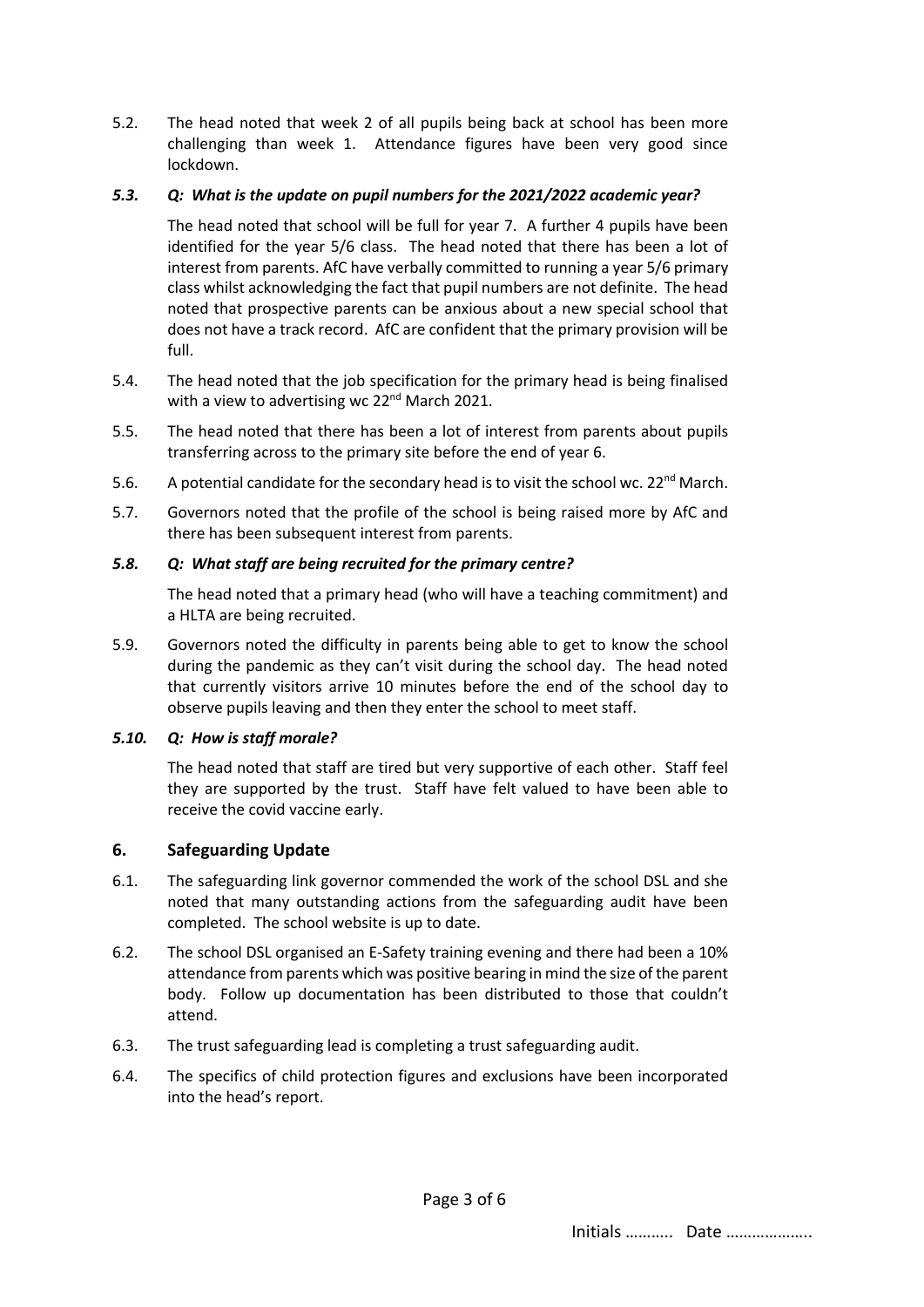6.5. The safeguarding governor undertook to advise governors on relevant safeguarding training that they should be undertaking.

#### **Action: NG**

6.6. The head noted that some older pupils are taking part in travel training. This has been very successful and has increased the confidence and self-esteem of pupils. He noted the good partnership between the school and the travel training company.

#### *6.7. Q: Does there need to be a separate DSL for the primary centre?*

The head noted that there needs to be an additional person that is level 3 trained at the primary site.

#### **7. Finance Update.**

- 7.1. The minutes of the finance meeting held on the 19<sup>th</sup> January 2021 and the CHS P6 Management Accounts were circulated in advance of the meeting (Attached at D).
- 7.2. The CHS SBM noted that £34k of operational cost recharges from Clarendon school have been removed from the forecast.
- 7.3. There has been impact on the budget of £115k due to lower pupil numbers than expected. Also there has been additional leadership costs of £7.9k. £15k of additional income has been forecasted due to the covid catch up grant and 1:1 pupil funding.

#### 7.4. *Does the lack of clarity on pupil numbers for September 2021 intake affect the budget?*

The trust FD noted that the trust is committed to supporting CHS. CHS is only being charged for principal direct costs and once the school is financially viable then they will be in a position to repay Clarendon school for monies owed for utilities. Pupil numbers are the key to making the school financially viable.

#### 7.5. *Have there been any additional costs for staff cover during covid?*

There has been an additional cost of £12k for teaching staff and a TA up to May half term to cover shielding staff members.

- 7.6. It was noted that the estimate of covid costs to the end of May is £20k which includes teaching staff costs and premises costs e.g., cleaning.
- 7.7. Governors agreed the forecast as detailed in the P6 management accounts.

#### 7.8. *How are the banding value negotiations progressing?*

The trust FD noted that AfC have suggested that bandings will be revised from September 2021 although there is no further information at present.

# **8. Strategic Development – Primary Site/KS4**

8.1. Capella Primary - MC noted that she had not been able to visit the school due to lockdown however she had sent an email to arrange a visit before the Easter break to look at curriculum. The trust CEO noted that she should visit on a day when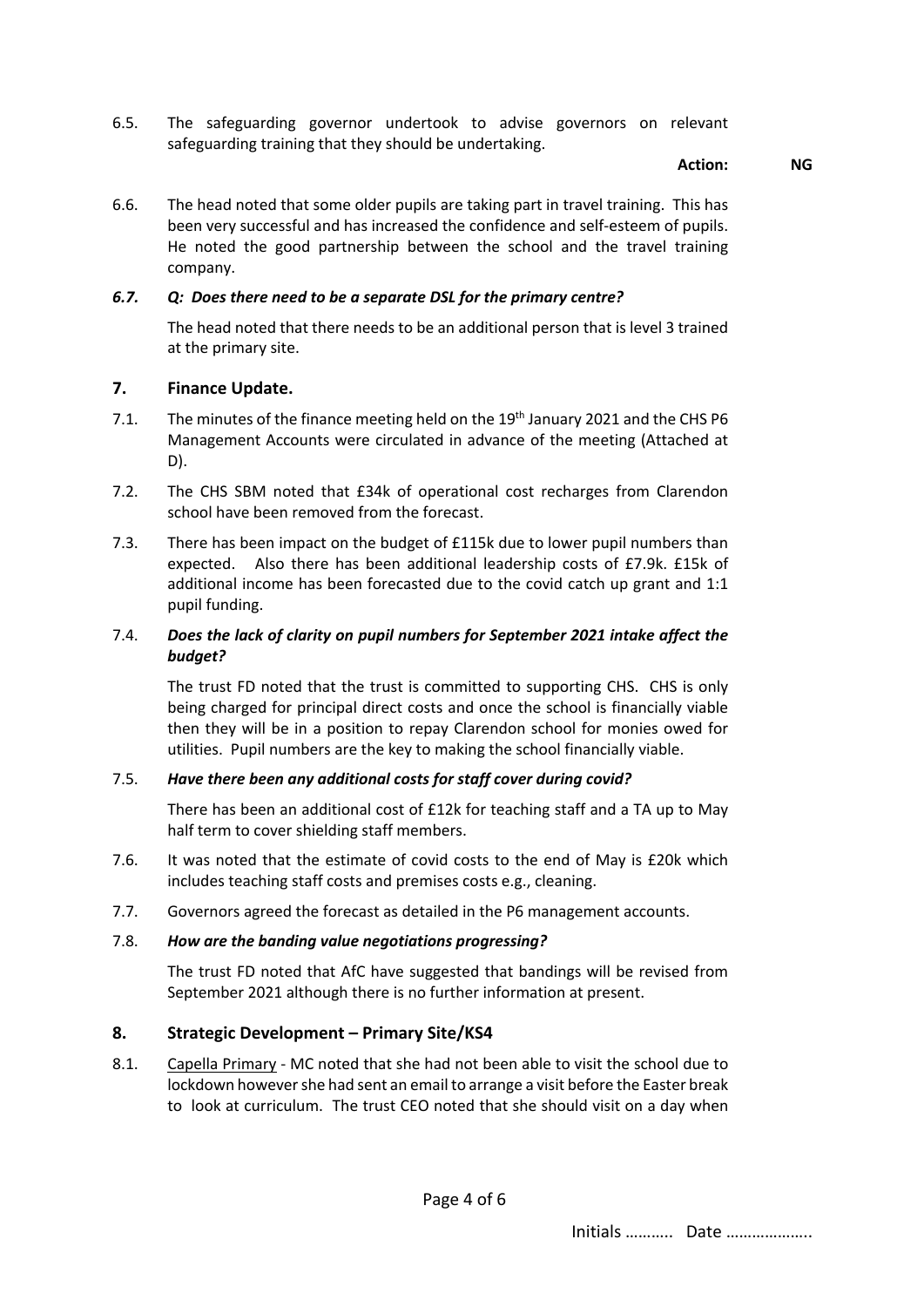external advisor, Janis Rogers, is doing group curriculum work. MC undertook to arrange this with the head.

**Action: MC**

## 8.2. *Q: Is anything needed from the governing body with regard to the primary project?*

The trust CEO noted that he is due to meet with the headteacher at St Marys Primary School (with whom Capella primary will share a site) this week. Outcomes of this meeting will be shared with AW, DB and MC.

8.3. KS4 – There had been no further development since the strategy meeting.

# **9. Governor Training & Development**

9.1. The chair undertook to circulate the self-review document that he had received from the Head that can be used as a prompt for questioning and challenge during visits.

#### **Action: AW**

9.2. Governors noted that there will be more opportunities to capture the voice of the pupils when governors are able to visit the school.

#### 9.3. *Should governors be involved in trust committees?*

9.4. The trust FD noted that LGB's and the trust needs to follow the scheme of delegation that lays out the different levels of governance. A new draft is being presented to the trust board on the 24<sup>th</sup> March and it will remain a working document. The scheme of delegation will be explicit in the delegation of responsibilities. She also noted that the trust risk register has also been reviewed and remodelled. There will now be just one risk register to promote communication between the trust and its schools. The risk register will drive the agenda of LGB meetings. The risk management policy is to be signed off at the trust board meeting on 24<sup>th</sup> March.

# *9.5. Q: Should the AfC CPD schedule for next term be reviewed and relevant training be split between governors?*

The chair undertook to look at this. The clerk undertook to send the GB training log to the chair.

**Action: AW/HB**

9.6. Governors agreed that key learning from training should be shared.

# **10. Governor Visits**

- 10.1. A report of attendance by NG at a school e-safety evening was circulated in advance of the meeting (Attached at E).
- 10.2. The head noted that visits can currently be made to the school before the pupils arrive or after they have left. The school could arrange a covid test prior to a visit.